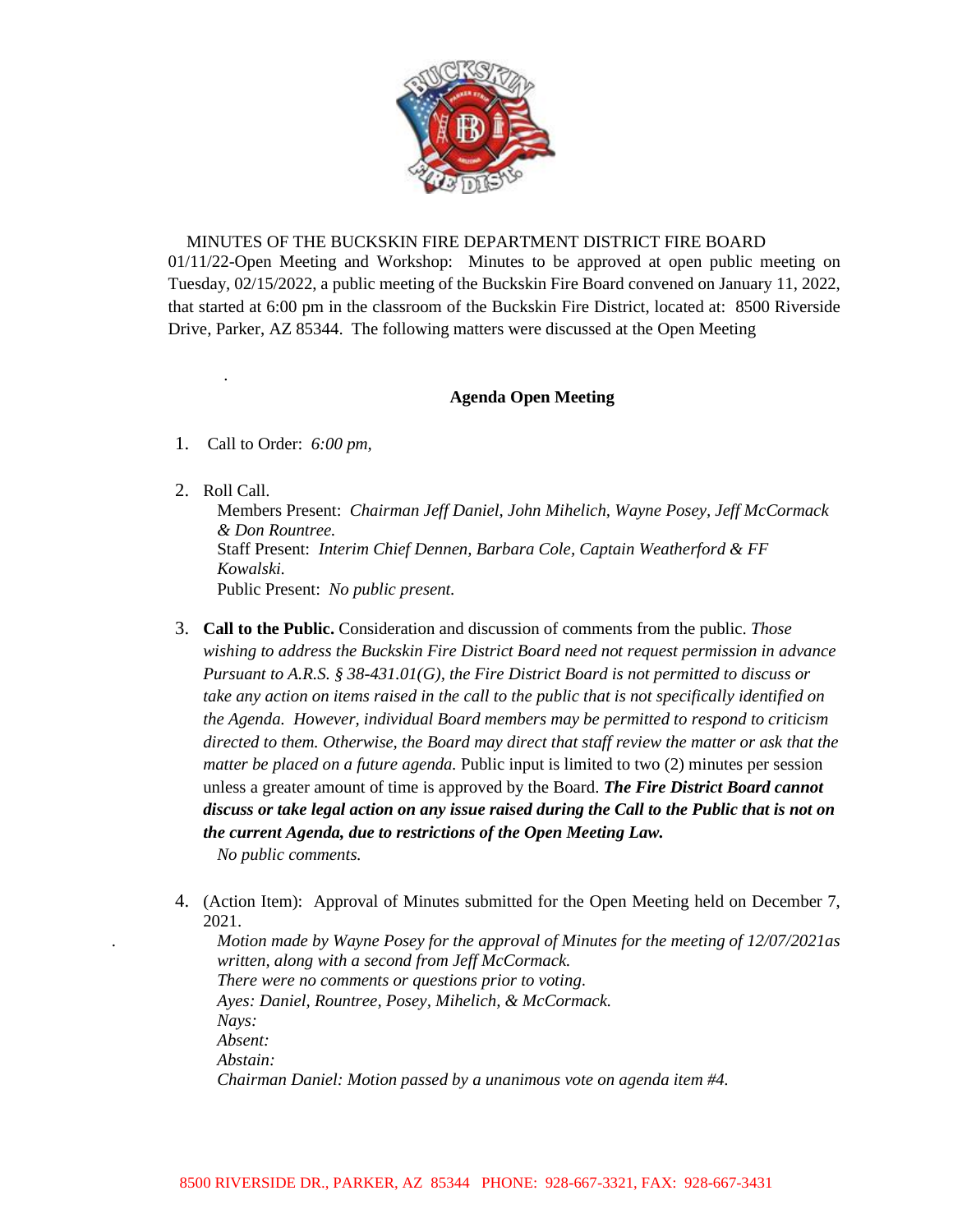

5. (Action Item): Approval of Minutes submitted for the Emergency Meeting held on December 21, 2021.

*. Motion made by Don Rountree for the approval of Minutes for the Emergency meeting of December 21, 2021as written, along with a second from John Mihelich. There were no comments or questions prior to voting*. *Ayes: Daniel, Rountree, Posey, Mihelich., McCormack Nays: Absent: Abstain: Chairman Daniel: Motion passed by a unanimous vote on agenda item #5.*

6. (Action Item): Discussion and Possible Action: Acceptance of monthly expense report 12/01/21 – 12/31/21. All transactions approved by Administrative Fire Chief; documentation for these expenses were reviewed and authorized by a minimum of two Fire Board Members whose signatures are on the warrants issued to vendor(s), as per Buckskin Fire District policy and procedures.

*Agenda Item #6 was tabled to next month's meeting as the Treasurer's office was unable to deliver their monthly reports in time for the meeting. December and January financials will be on the next agenda for February 2022.*

7. (Discussion and Possible Action Item): Discussion and Possible action approve the bid for the Air Conditioning install at Station 211 and the repair of the diesel exhaust vents for Station 11 & 211.

*Interim Chief Dennen went over the bids for the A/C units for Station 211 and the Diesel exhaust systems for both Stations that have not been working and the possible effects if not fixed which there were bids for each of the two issues. A motion was made by Wayne Posey to approve the AC units for Station 211 from Fayette Air Conditioning with a not to exceed amount of \$13,490 and to accept the bid from APS Purification Systems to fix both units at both Stations 11 & 211 with a not to exceed amount of \$6,109.09, along with a second from John Mihelich. There were no comments or questions prior to voting.* 

*Ayes: Daniel, Rountree, Posey, Mihelich, McCormack Nays: Absent: Abstain: Chairman Daniel: Motion passed by a unanimous vote on agenda item #7.*

8. (Discussion and Possible Action Item): Discussion and Possible action to approve Donation Policy 1.6.7.

*.*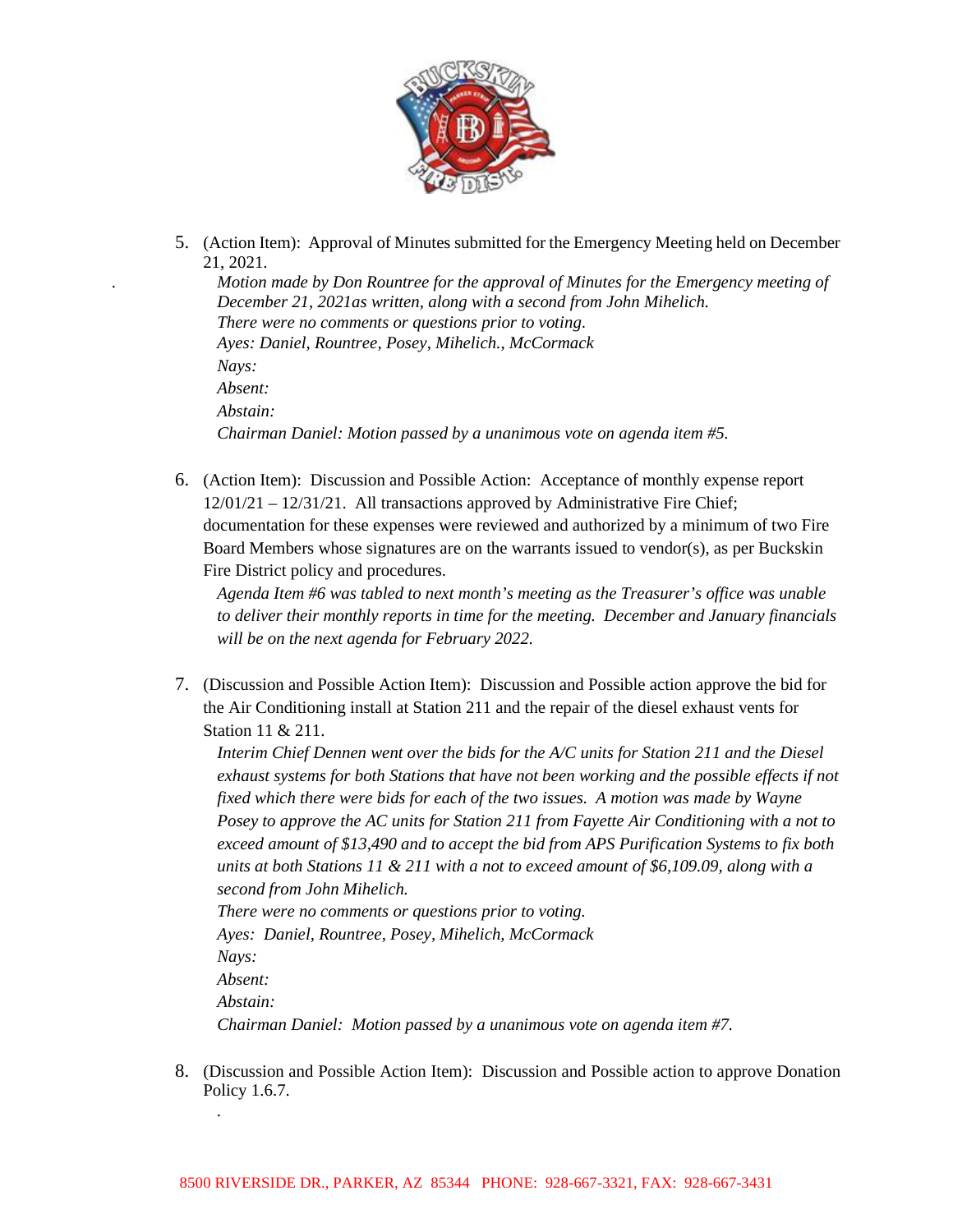

*. A Motion made by Wayne Posey for the approval of Donation Policy 1.6.7 along with a second from Don Rountree. There were no comments or questions prior to voting*. *Ayes: Daniel, Rountree, Posey, Mihelich & McCormack. Nays: Absent: Abstain: Chairman Daniel: Motion passed by a unanimous vote on agenda item #8.*

9. (Discussion and Possible Action Item): Discussion and Possible Action to approve the donation of Vehicle from San Bernadino, 2006 Ford Brush truck, VIN 1FDAW57PX6EB35349.

*Discussion included the use of the truck for the purpose of running calls on the San Bernadino side of the river and saving the wear and tear on the 1102 Rosenbauer, and the cost to replace the pump on the truck would be between \$2500 to approximate \$6k It was also brought up that if the truck were to be sold it would be a cost to BFD to pay San Bernadino \$6200 or if BFD terminated earlier than 2025. Chief Dennen stated that the truck still had a value just the way it sits of approximate \$20-25K and that the cost of the pump would still be worth the value of the truck to help keep the mileage off of the BFD vehicles going over to San Bernadino County.*

A m*otion was made by Don Rountree to accept the 2006 Ford Brush truck VIN 1FDAW57PX6EB35349 from San Bernadino along with a second from John Mihelich. There were no comments or questions prior to voting.*

*Ayes: Daniel, Rountree, Mihelich & McCormack. Nays: Posey Absent: Abstain: Chairman Daniel: Motion passed by a majority vote on agenda item #9.*

10. (Discussion and Possible Action Item): Discussion and Possible Action to approve AFG grant for shared equipment with Parker Fire for SCBA Equipment, BFD costs would be \$9,253.58 for a total grant of \$485,513.16 between the two Fire Districts.

*Chief Dennen explained the grant that was being proposed and explained that it would actually be less costs for both organizations and the total grant would now be \$370,143.36 for a cost to each District in the amount of \$8,812.93 instead of the cost for BFD \$9,253.58 that had originally been proposed and that the grant would not affect the current budget but be a cost in the budget coming up for FYE 2023. The grant has not been submitted yet, for the Board to approve the cost for BFD's share of the SCBA units. A motion was made by Wayne Posey to authorize the approval of the submission of the*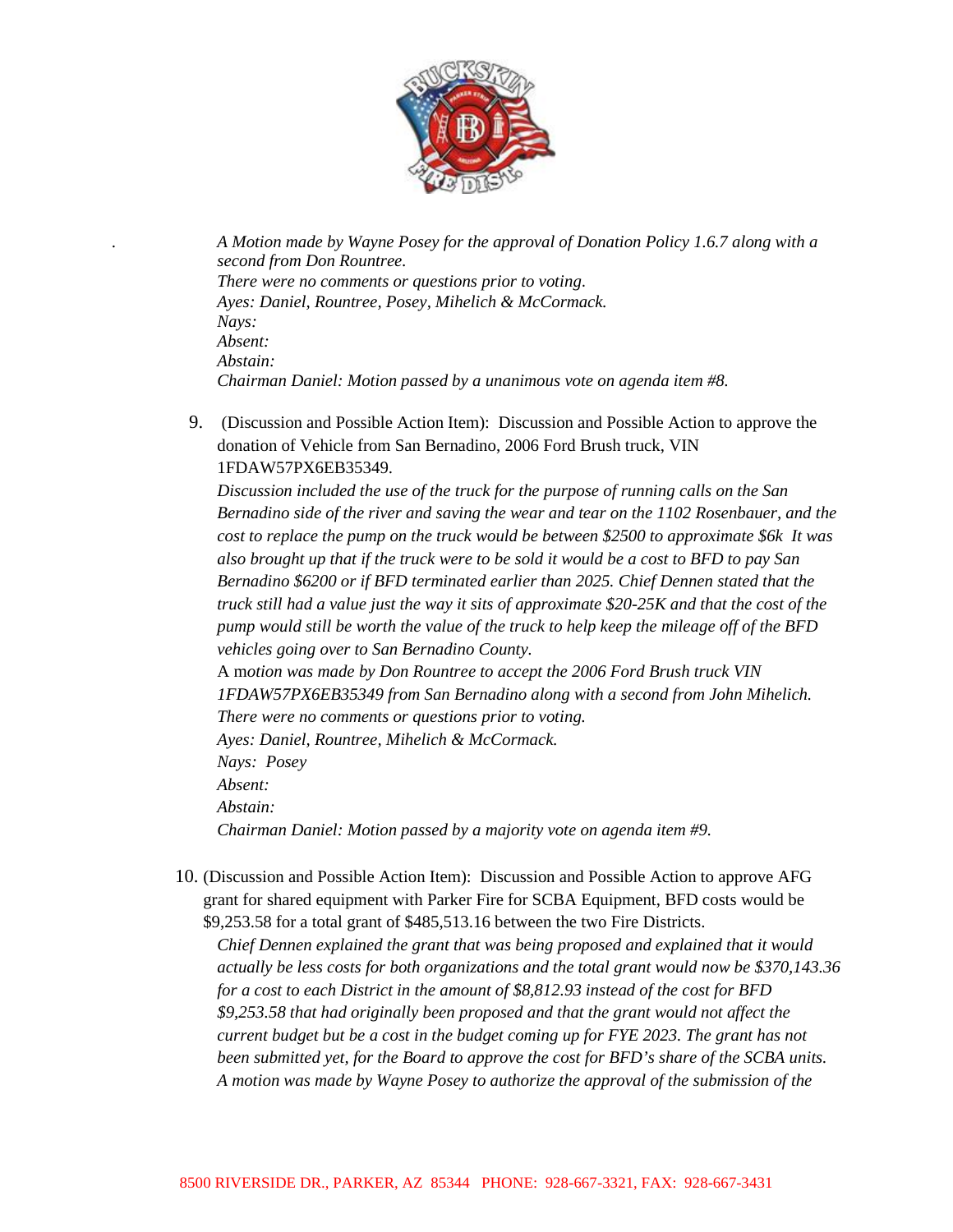

*Grant for \$370,143.36 and for the cost of both District in the amount of \$8,812.93 to share the cost of the SCBA equipment, along with a second from Don Rountree. There were no comments or questions prior to voting. Ayes: Daniel, Rountree, Posey, Mihelich & McCormack. Nays: Absent: Abstain: Chairman Daniel: Motion passed by a unanimous vote on agenda item #10.* 

- 11. (Report on status of Certificates of Participation): As authorized by the Fire Board on November  $9<sup>th</sup>$ , 2021, the Certificates of Participation transaction closed, and funds distributed to PSPRS. *No action needed, informational only*. *Chairman Daniel and Board thanked Chief Dennen, Chief Maloney and Barbara Cole for getting everything done* to be *able to move forward with this endeavor.*
- 12. (Discussion and Possible Action): Review, Discussion and Possible Action to number the District's authorizing resolution related to the Certificates of Participation. When adopted on November 9, 2021, the authorizing resolution related to the Certificates of Participation was captioned as "Resolution Approving the Sale and Execution and Delivery of Certificates of Participation in a Leaseback Agreement to Provide the necessary Financing, however the resolution was not numbered. To approve numbering the above listed Resolution and rename to Resolution 2021-3, Disclosing the use of the Certificates of Participation Funds to refinance the Public Safety Personnel Retirement Legacy debt and reassign pension funds to pay for the principal and interest payments per closing debt service payment schedule. A m*otion was made by Wayne Posy to approve the numbering of the previous approved Resolution to Resolution 2021-3, "Resolution Approving the Sale and Execution and Delivery of Certificates of Participation in a Leaseback Agreement to Provide the necessary Financing," along with a second from John Mihelich.*

*There were no comments or questions prior to voting. Ayes: Daniel, Rountree, Posey, Mihelich & McCormack. Nays: Absent: Abstain: Chairman Daniel: Motion passed by a unanimous vote on agenda item #12.* 

13. (Report) Chairman's Report: Jeff Daniel. *No Report given.* 

*.* 

14. Fire Chief's Report: *See Attached Reports*.